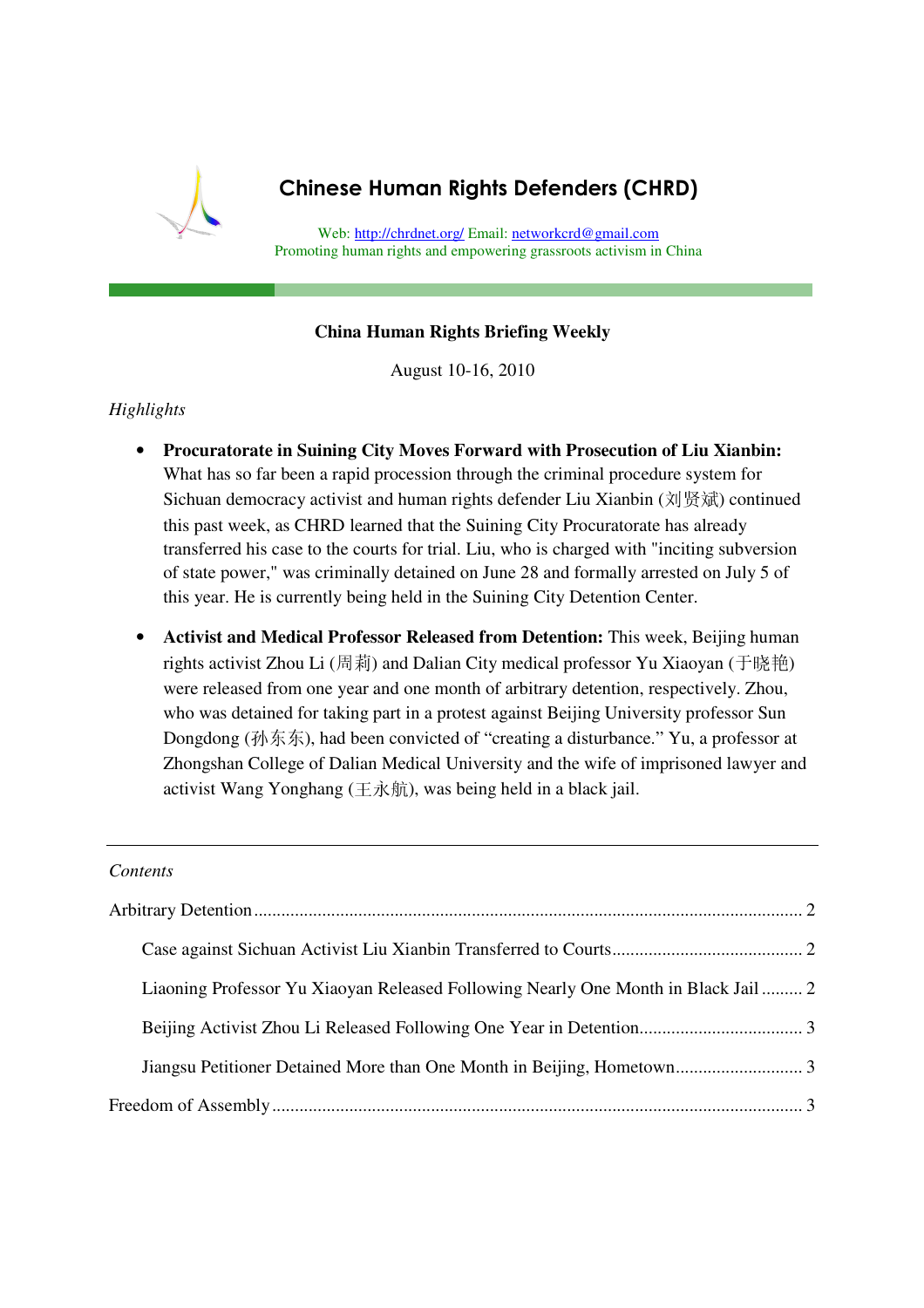| Ai Weiwei and Fellow Activists Assaulted in Chengdu for Attempting to Petition Regarding |
|------------------------------------------------------------------------------------------|
|                                                                                          |
|                                                                                          |
| Guangzhou City Villagers Allege Violence, Detentions in Forced Eviction  4               |
|                                                                                          |
| Beijing Court Rejects Lawsuit Filed by NGO Aizhixing against Party Central Propaganda    |

# **Arbitrary Detention**

## **Case against Sichuan Activist Liu Xianbin Transferred to Courts**

CHRD learned on August 13 that the Suining City Procuratorate has decided to prosecute Sichuan democracy activist and human rights defender Liu Xianbin (刘贤斌) for the crime of "inciting subversion of state power" and has transferred his case to the courts for trial. Liu's lawyer Ma Xiaopeng (马小鹏) learned of the development on August 12 while handling some procedural matters associated with the case. According to Ma, Liu's case was transferred "a few days ago" to the Suining City Intermediate People's Court. Further details, including a possible trial date, are not currently available. Liu, who is being charged with "inciting subversion of state power" based on articles he wrote and posted online, was criminally detained on June 28 and formally arrested on July 5 of this year. He is currently being held in the Suining City Detention Center.  $(CHRD)^1$ 

# **Liaoning Professor Yu Xiaoyan Released Following Nearly One Month in Black Jail**

On August 11, CHRD learned that medical professor Yu Xiaoyan (于晓艳) was released on July 30 following 25 days of detention in a "legal education class," a type of black jail. Yu, who teaches at Zhongshan College of Dalian Medical University in Dalian City, Liaoning Province, was taken to a facility in Luotaishan Village, Fushun City, Liaoning, where, she told CHRD, she was forced to listen to speeches that "insulted her religion" and told incessantly that she must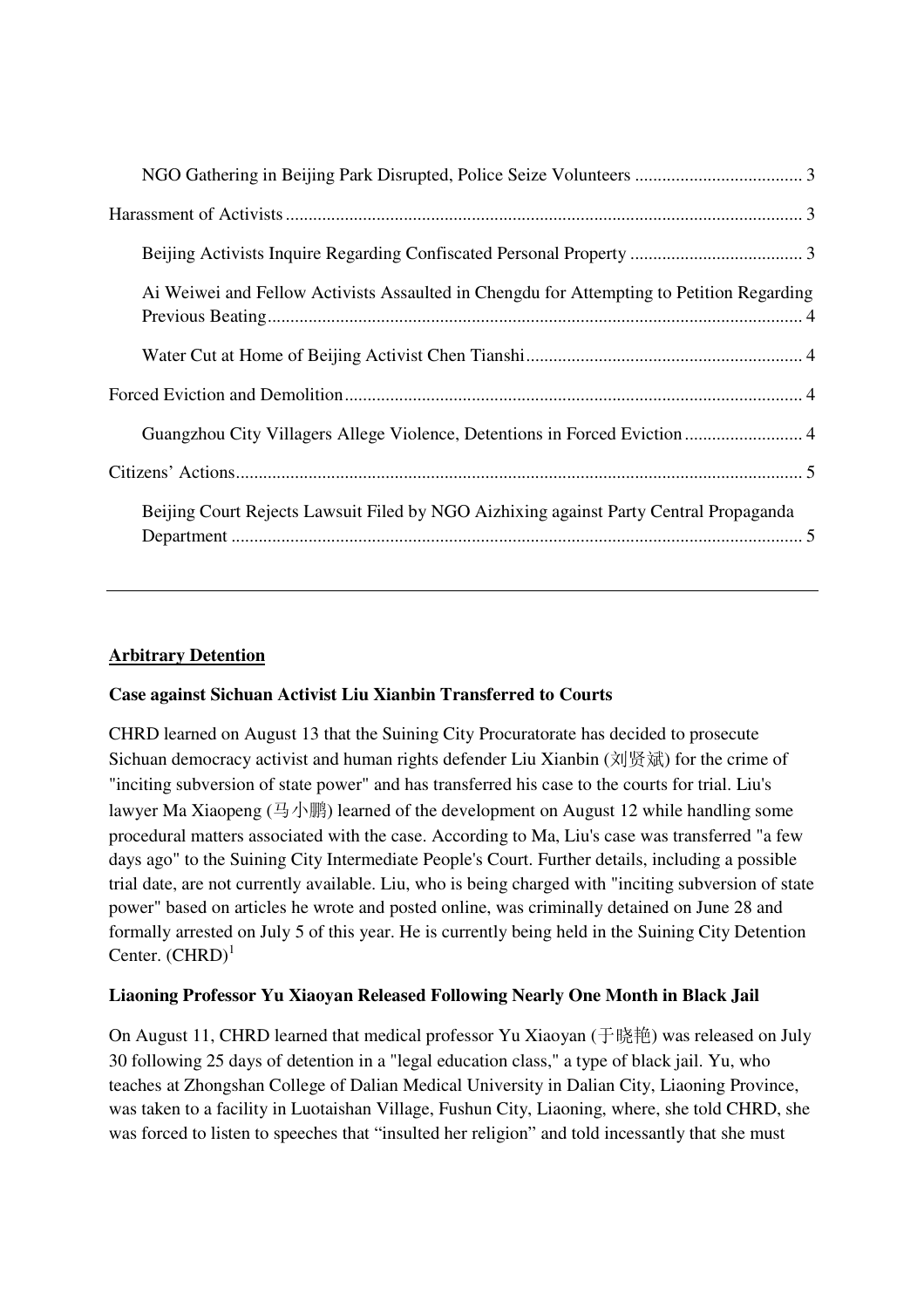give it up. Yu is the wife of Wang Yonghang ( $\pm \dot{\pi}$ ), a former lawyer and outspoken advocate for the rights of Falun Gong practitioners who is serving a seven-year sentence for "using a cult to damage the implementation of the law" in November 2009 after being tortured in detention.  $(CHRD)^2$ 

## **Beijing Activist Zhou Li Released Following One Year in Detention**

On August 11, Beijing human rights activist Zhou Li (周莉) was released following one year in detention for "creating a disturbance." Zhou was convicted for "creating a disturbance" on May 4, 2010 and sentenced to one year in prison; she was taken into detention on August 12, 2009, and charged in relation to her participation in protests against Sun Dongdong (孙东东), the Beijing University professor who created an uproar in the activist community when he claimed that "99% of petitioners suffer from mental illness," in March and April 2009. Her sentence was upheld by the Beijing Number Two Intermediate People's Court following an appeal on July 6,  $2010.$  (CHRD)<sup>3</sup>

#### **Jiangsu Petitioner Detained More than One Month in Beijing, Hometown**

Nantong City, Jiangsu Province petitioner Luan Chuyu (栾楚玉) told CHRD that she was detained in Majialou, a central black jail for petitioners in Beijing, between June 16 and June 18 after she was seized by police in the capital. Luan, one of the villagers in Nantong facing forced evictions, was then forcibly returned to Nantong, where she was detained illegally in a local black jail for one month. She was finally released after local officials pressured her family into signing an agreement consenting to the demolition of their home.  $(CHRD)^4$ 

## **Freedom of Assembly**

## **NGO Gathering in Beijing Park Disrupted, Police Seize Volunteers**

On the afternoon of August 10, a group of volunteers from the Beijing-based organization Yirenping including Yu Fangqiang (于方强), Chang Kun (常坤), and Jin Bianling (金变玲) held an anti-discrimination performance art activity in Huichengmen Park in Beijing. Their workshop was interrupted by a group of individuals who referred to themselves as "park management" workers, but who refused to produce any identification. The unidentified workers shut the park gates and refused to allow attendees of the workshop to leave, and when members of the group contacted the police to report their situation, officers arrived and seized a number of Yirenping volunteers. According to one volunteer contacted by CHRD, police claimed that the workshop was an "illegal gathering" and would have to be investigated. The volunteers were later released.  $(CHRD)^5$ 

#### **Harassment of Activists**

**Beijing Activists Inquire Regarding Confiscated Personal Property**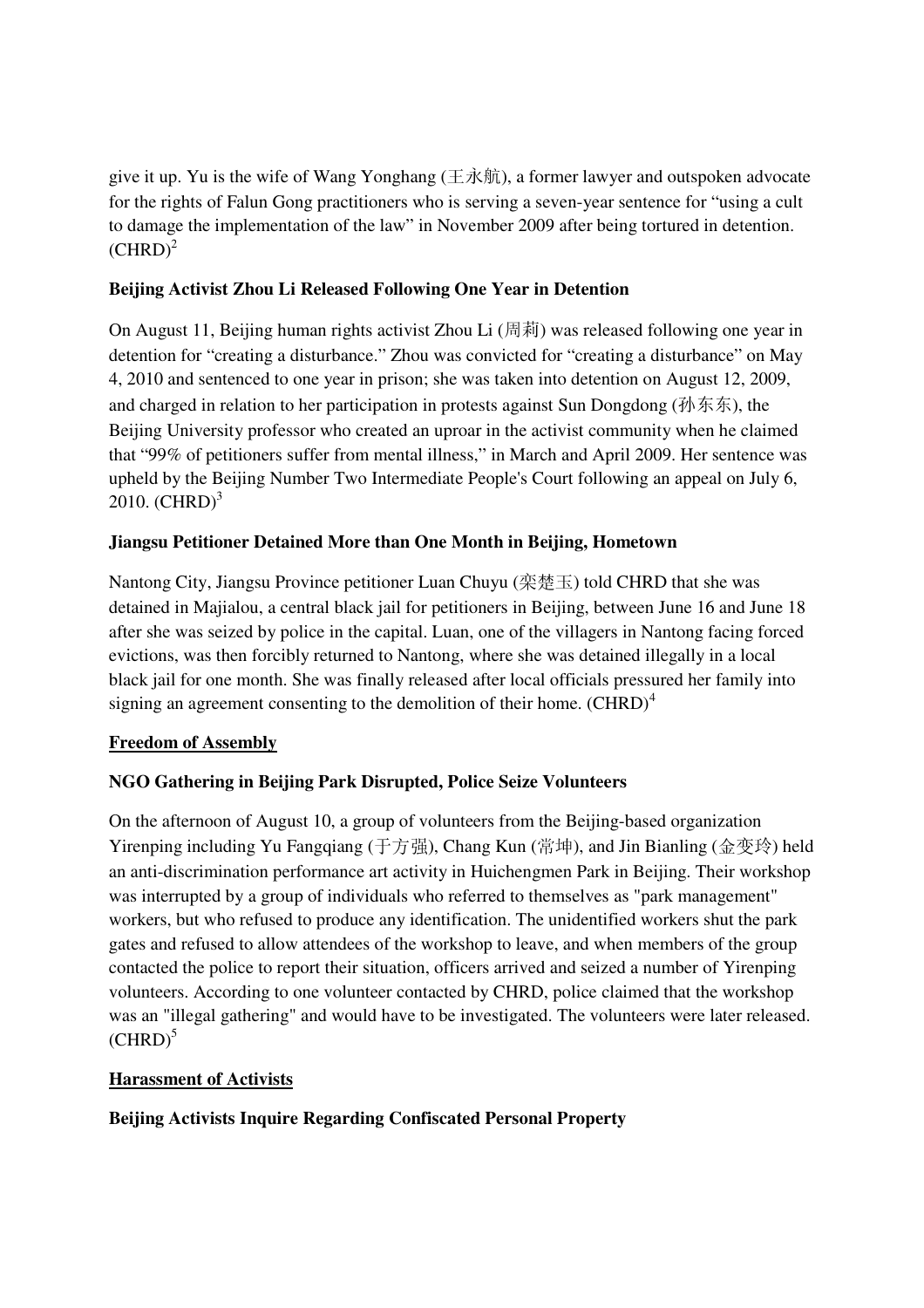On August 10, Beijing rights activist Li Xinai (李昕艾) and lawyer Li Xiongbing (黎雄兵) traveled to a reception office of the Beijing Public Security Bureau (PSB) to inquire after the return of personal items confiscated from Li Xinai and her husband, human rights defender Gu Chuan  $(\pm \, ||)$  by police on April 9, 2010. Li Xinai and Li Xiongbing also sought accountability for the officers involved in that April raid, who refused to produce proper identification or state clearly why the property was being confiscated from Li and Gu. However, the officers at the reception office sent the two to the office of the disciplinary inspection commission, whose guards refused to allow Li Xinai and Li Xiongbing into the office or to accept the documents prepared; later that afternoon, Li Xinai and Tang Hongxiu (唐宏秀), the wife of Beijing human rights defender Wang Debang (王德邦), were finally able to submit their documents regarding confiscated materials at a third police station. Wang and Tang's home was most recently raided on May 11, and similar to Li and Gu, their property has yet to be returned. (CHRD)<sup>6</sup>

# **Ai Weiwei and Fellow Activists Assaulted in Chengdu for Attempting to Petition Regarding Previous Beating**

On the morning of August 11, a group including Beijing artist and activist Ai Weiwei ( $\overrightarrow{\mathcal{X}}$ ) and lawyer Li Fangping (李方平) traveled to the Sichuan Provincial Letters and Visits Bureau in Chengdu City to petition regarding violence they faced while trying to petition the previous day at Chengdu's Jinniu District Public Security Bureau (PSB) office. On August 10, Ai and the group had attempted to file a report regarding his beating in August 2009, when he was attacked by police in Chengdu as he prepared to act as a witness during Tan Zuoren's (谭作人) trial for "inciting subversion of state power." According to the group, on August 10, they were chased, pushed and shoved by 5 or 6 plainclothes officers outside of the Jinniu District PSB offices, and uniformed officers who arrived on the scene refused to intervene. As of the time of writing, Ai and the group had been unable to receive a response from officials at the Provincial Letters and Visits Office regarding their petitions.  $(CHRD)^{7}$ 

## **Water Cut at Home of Beijing Activist Chen Tianshi**

According to activist Chen Tianshi (陈天石), the water has been cut off at his family's home in Beijing's Shunyi District for close to two days. Chen believes that the water was cut by his downstairs neighbor in an attempt to force the family out of their home; when he reported the outage to the police on August 11, the officer who arrived at his apartment responded not by investigating the problem but by telling Chen and his family to move. Chen, a student leader in the 1989 pro-democracy movement and a Christian activist, has been pressured into moving on a number of occasions by landlords and local police. (CHRD)<sup>8</sup>

## **Forced Eviction and Demolition**

**Guangzhou City Villagers Allege Violence, Detentions in Forced Eviction**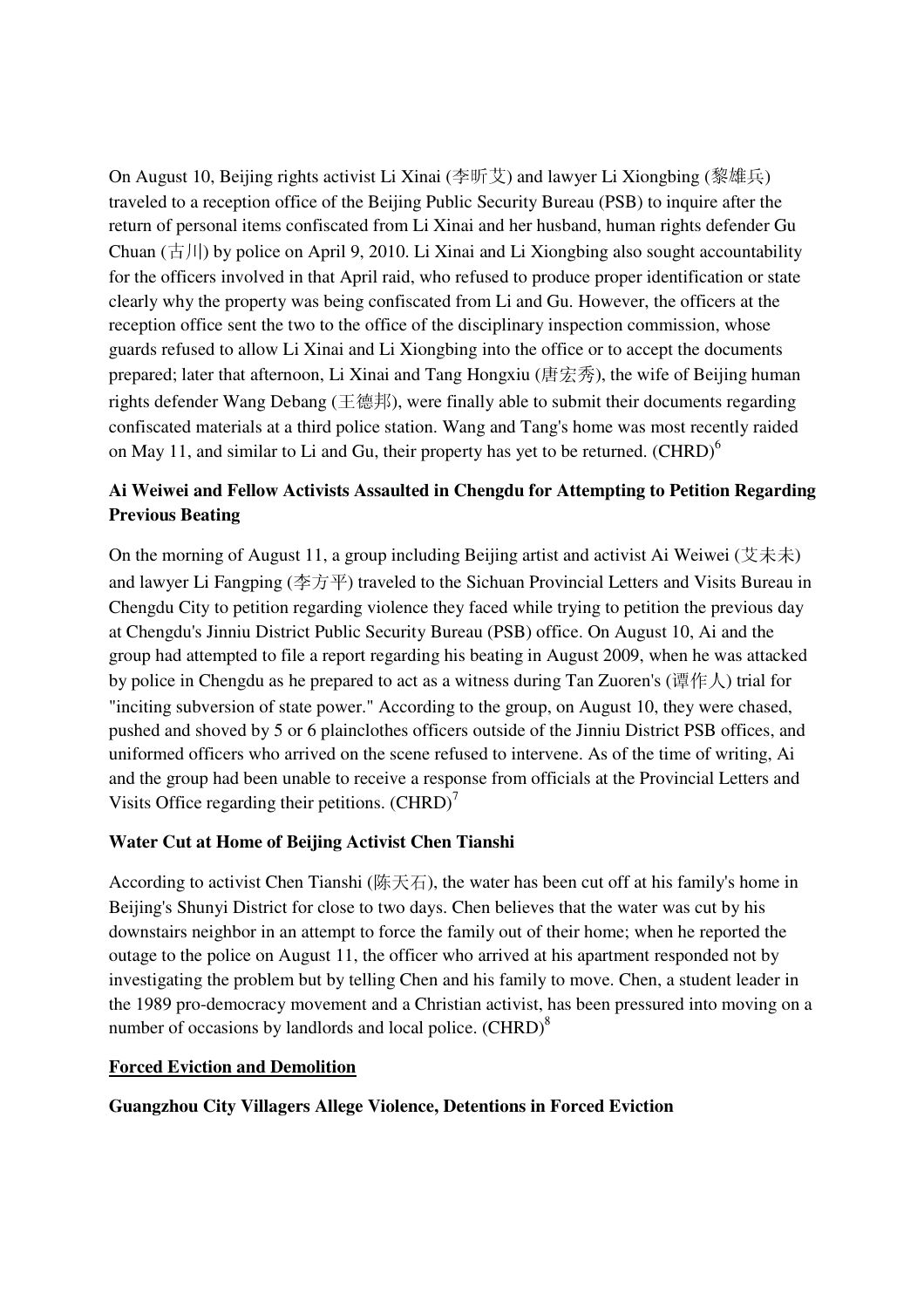Before dawn on August 13, more than 5000 square meters of property belonging to Xian Village in Guangzhou City, Guangdong Province was forcibly demolished as part of engineering projects being undertaken in preparation for the 2010 Asian Games. According to Xian villagers, officials from the Bureau of Land and Resources, City Administration and Law Enforcement Bureau, and Public Security Bureau were on hand during the forced eviction; so were many unidentified persons armed with steel rods and other weapons. These unidentified individuals reportedly attacked a number of villagers, though the precise number of injured is not known. At least 10 villagers were reportedly seized by police for "violently resisting" the eviction. Villagers told CHRD that they suspected local businessmen and government officials had colluded to approve the demolition in May of this year without the knowledge or approval of the villagers, and that funds for compensation which should have been paid to villagers were instead given to the businessmen.  $(CHRD)^9$ 

#### **Citizens' Actions**

# **Beijing Court Rejects Lawsuit Filed by NGO Aizhixing against Party Central Propaganda Department**

On August 10, Beijing NGO Aizhixing received a notice from Beijing's Number One Intermediate People's Court stating that the court would not accept the administrative litigation lawsuit Aizhixing attempted to file on July 29 against the Party Central Propaganda Department. According to the notice, the lawsuit was "not within the scope" of cases which the court could accept. When Aizhixing staff went to file the lawsuit on July 28, court officials told them that the court does not have the power to handle such cases as administrative litigation lawsuits only allow citizens to sue government departments, but not the Party organs.

Aizhixing decided to sue the Party Central Propaganda Department after officials there failed to respond to a request made by Aizhixing in March 2010 that the department investigate and report on media outlets which Aizhixing believed to be violating regulations regarding reporting on AIDS. The media outlets in question had issued reports which portrayed the possession of condoms as evidence of prostitution.  $(CHRD)^{10}$ 

#### *Editors: David Smalls and Lin Sang*

News updates from CHRD

Annual Report on the Situation of Human Rights Defenders in China (2009)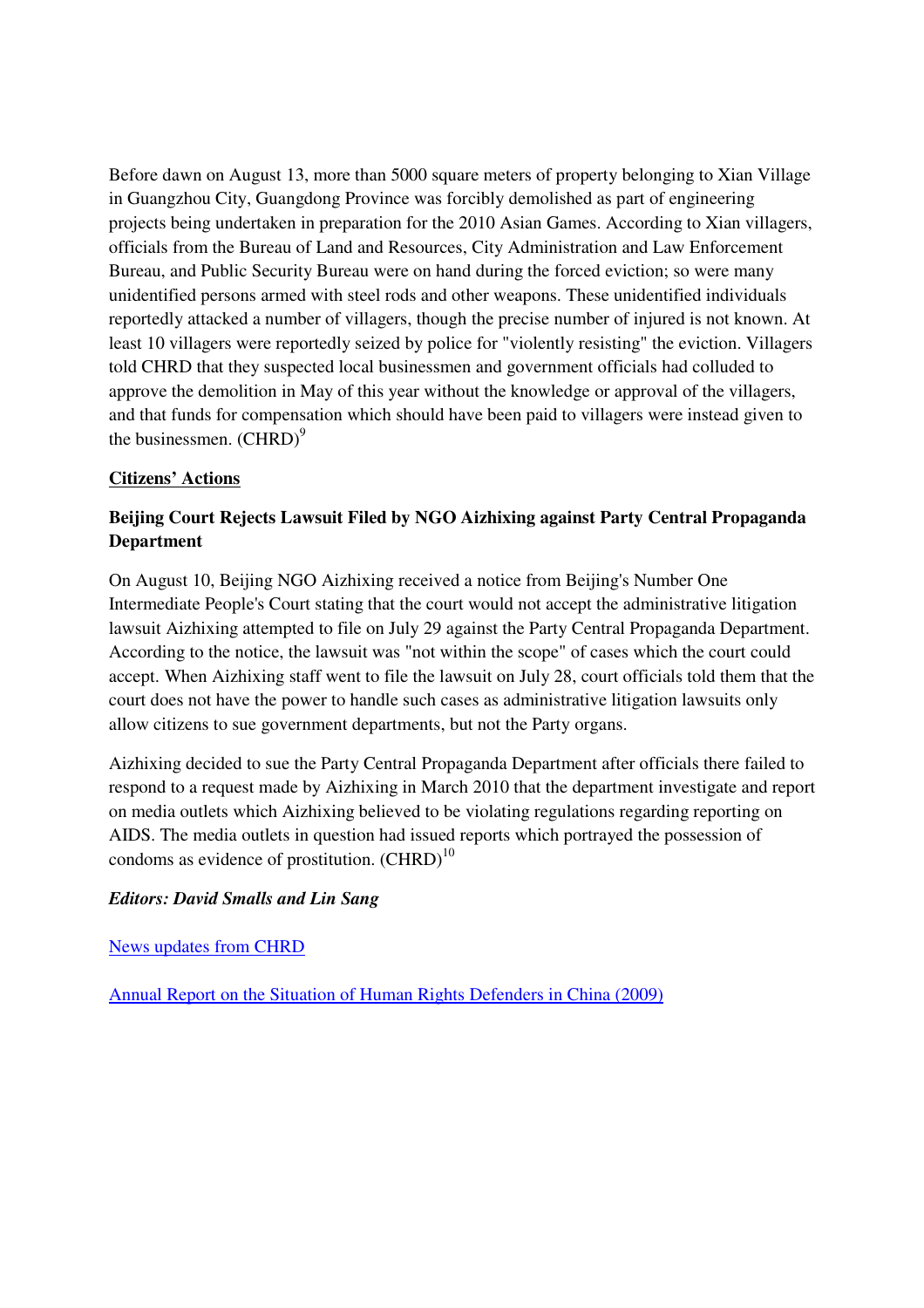Chinese Human Rights Defenders (CHRD) is a China-based, non-political, non-governmental network of grassroots and international activists promoting human rights and empowering grassroots activism in China. CHRD's objective is to support human rights activists in China, monitor human rights developments, and assist victims of human rights abuses. CHRD advocates approaches that are non-violent and based on rule of law. CHRD conducts research, provides information, organizes training, supports a program of small grants to human rights activists and researchers, and offers legal assistance.

Chinese Human Rights Briefing (CHRB) is a daily newsletter providing the latest information on China's human rights developments. Our information originates from Chinese human rights defenders and groups at the grassroots. CHRD is responsible for all information published in CHRB. A compilation of each week's CHRBs, updated daily, is available on our website.

Please feel free to use CHRD information, and please attribute it to CHRD when you do so.

To unsubscribe, please "Reply" to this mail with "unsubscribe" in the "Subject" line.

1

1 "Special Attention: Liu Xianbin to Be Formally Prosecuted" (特别关注: 刘贤斌被正式起诉), August 13, 2010, http://news.boxun.com/news/gb/china/2010/08/201008130034.shtml

<sup>2</sup> "Liaoning Associate Professor Yu Xiaoyan Released Following Close to a Month in 'Legal Education Class' Detention" (辽宁于晓艳副教授被关"法教班"近一月后获释), August 11, 2010, http://news.boxun.com/news/gb/china/2010/08/201008111000.shtml

<sup>3</sup> "Beijing Activist Zhou Li Has No Fixed Address Following Release" (北京维权人士周莉出狱后居无定 所), August 11, 2010, http://news.boxun.com/news/gb/china/2010/08/201008111836.shtml

<sup>4</sup> "Luan Chuyu, of Nantong, Detained in Black Jail for Petitioning in Beijing" (南通栾楚玉赴京上访被 关黑监狱), August 10, 2010, http://news.boxun.com/news/gb/china/2010/08/201008100009.shtml

<sup>5</sup> "Yirenping Volunteers Hold Anti-Discrimination Demonstration, Are Taken Away by Police" (益仁 平志愿者举行反歧视表演被警方带走), August 10, 2010, http://news.boxun.com/news/gb/china/2010/08/201008101602.shtml

<sup>6</sup> "Human Rights Activist Li Xinai's Fruitless Request for Return of Confiscated Personal Property" (维 权人士李昕艾索要被扣押私人财物的无果过程(图)), August 10, 2010, http://news.boxun.com/news/gb/china/2010/08/201008101743.shtml

<sup>7</sup> "Artist Ai Weiwei Petitions After Being Beaten Again in Chengdu" (艺术家艾未未成都再次被打后信 访), August 11, 2010, http://news.boxun.com/news/gb/china/2010/08/201008111713.shtml

<sup>8</sup> "Water Cut Off at Christian Activist Chen Tianshi's Home to Force Family to Move" (基督徒维权人 士陈天石租住房被断水逼搬), August 12, 2010, http://news.boxun.com/news/gb/china/2010/08/201008121508.shtml